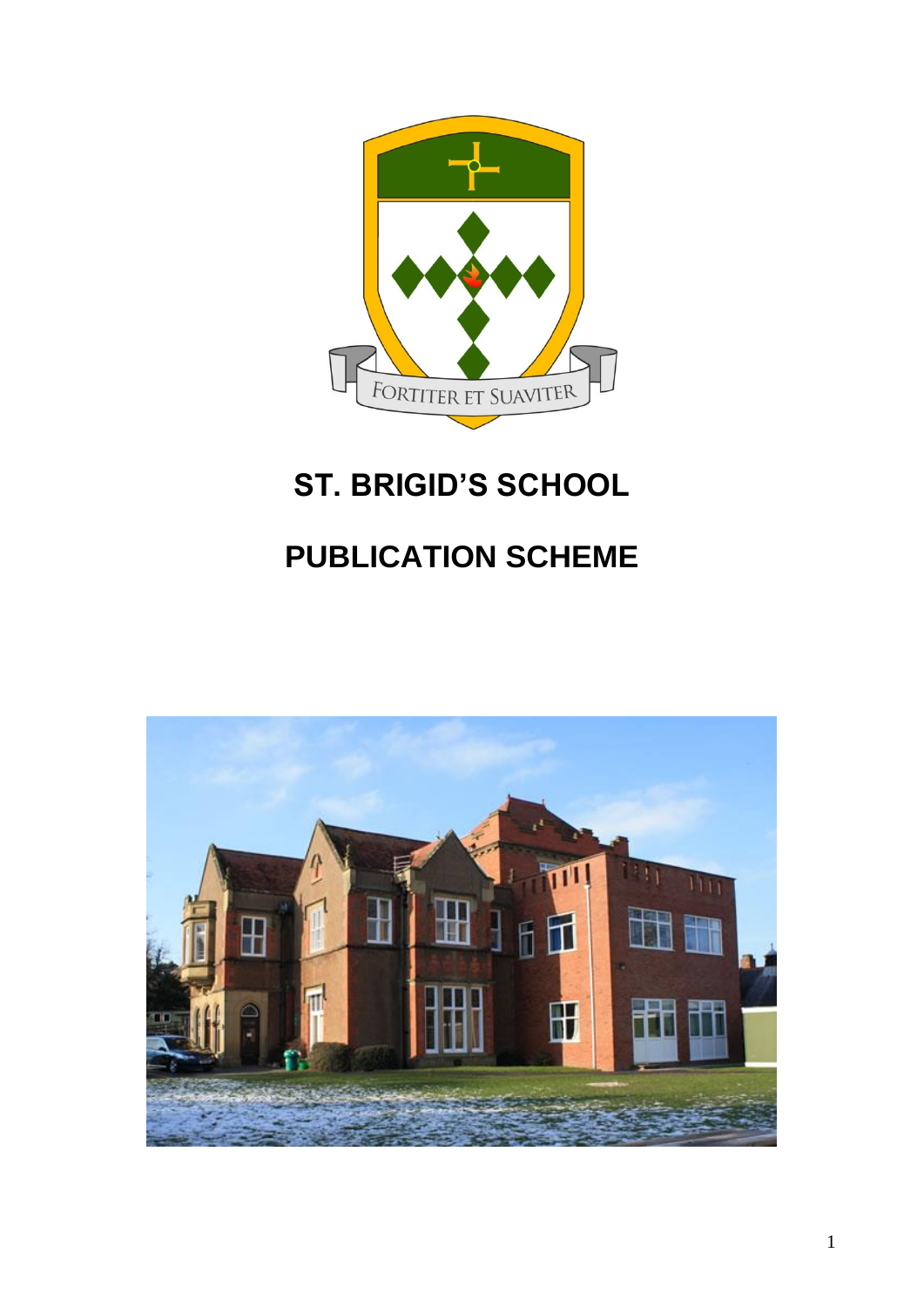## **This is St. Brigid's School Publication Scheme**

Our full title and address for sending requests for any documents is:

St. Brigid's School, Plas yn Green, Denbigh, Denbighshire, LL16 4BH.

The Headteacher is responsible for maintenance of this scheme.

### **Introduction: what a publication scheme is and why it has been developed**

One of the aims of the Freedom of Information Act 2000 (which is referred to as FoIA in the rest of this document) is that public authorities, including all schools, should be clear and proactive about the information they will make public.

To do this, the School must produce a publication scheme, setting out:

- The classes of information which it publishes or intends to publish;
- The manner in which the information will be published; and
- Whether, or not, the information is available free of charge*.*

The scheme covers information already published and information which is to be published in the future. All information in our publication scheme is either available for you on our website, to download and print off, or available in paper form from the school.

Some information which we hold may not be made public, for example personal information.

This publication scheme conforms to the model scheme for schools approved by the Information Commissioner.

#### **Categories of information published**

The publication scheme guides you to information which the school currently publishes (or has recently published) or which will publish in the future - this is split into categories of information known as 'classes'. These are detailed later. The classes of information that we undertake to make available are organised into four broad topic areas:

- *School Prospectus* information published in the school prospectus.
- *Governors' Documents* information published in the Governors' Annual Report and in other governing body documents.
- *Pupils & Curriculum* information about policies that relate to pupils and the school curriculum.
- *School Policies* information about policies that relate to the school in general.

#### **How to request information**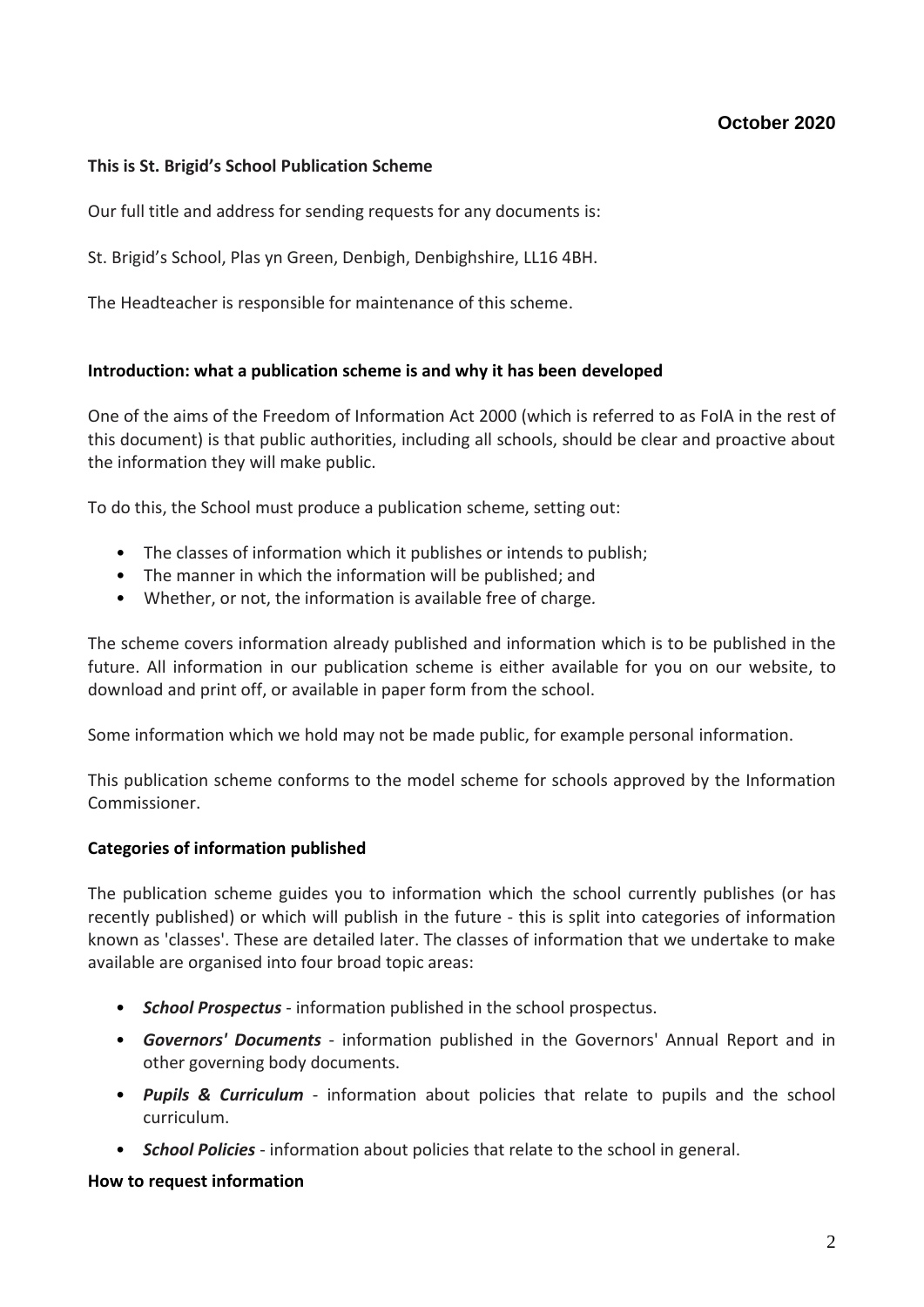You can request a copy of the information you want from the contact detailed below, or visit the school website at [www.st-brigids.co.uk.](http://www.st-brigids.co.uk/)

If the information you're looking for isn't available via the scheme, and isn't on the website, you can still ask if we have it. You can contact the school by telephone, email or letter.

Email: [adminoffice@st-brigids.denbighshire.sch.uk](mailto:adminoffice@st-brigids.denbighshire.sch.uk)

Tel**:** 01745 815228

Contact Address: St. Brigid's School, Plas yn Green, Denbigh, Denbighshire, LL16 4BH.

To help the school process your request quickly, please clearly mark any correspondence **"PUBLICATIONS SCHEME REQUEST"** (in **bold CAPITALS**).

### **Paying for information**

Single copies of information covered by this publication scheme are provided free of charge, unless stated otherwise. If your request means that the school has to do a lot of photocopying or printing, or pay a large postage charge, or is for a priced item such as some printed publications or videos, the school will let you know the cost before fulfilling your request. Where there is a charge for a particular item this is indicated in the boxes, below, by a £ sign following the description of the item.

Information published on the website is free, although you may incur costs from your Internet service provider. If you don't have Internet access, you can access the website using a local library or an Internet café.

# **Classes of Information Currently Published**

**School Prospectus** - this section sets out information published in the school prospectus.

| <b>Class</b>      | <b>Description</b>                                                                                                         |
|-------------------|----------------------------------------------------------------------------------------------------------------------------|
| <b>School</b>     | The statutory contents of the school prospectus are as follows,                                                            |
| <b>Prospectus</b> |                                                                                                                            |
|                   | the name, address and telephone number of the school, and the<br>٠<br>type of school.                                      |
|                   | the names of the headteacher and chair of governors.<br>$\bullet$                                                          |
|                   | information about admissions.<br>$\bullet$                                                                                 |
|                   | a statement of the school's ethos and values.<br>$\bullet$                                                                 |
|                   | details of any affiliations with a particular religion or religious<br>$\bullet$                                           |
|                   | denomination, the religious education provided, parents' right                                                             |
|                   | to withdraw their child from religious education and collective<br>worship and the alternative provision for those pupils. |
|                   | information about the school's policy on providing for pupils<br>$\bullet$<br>with special educational needs.              |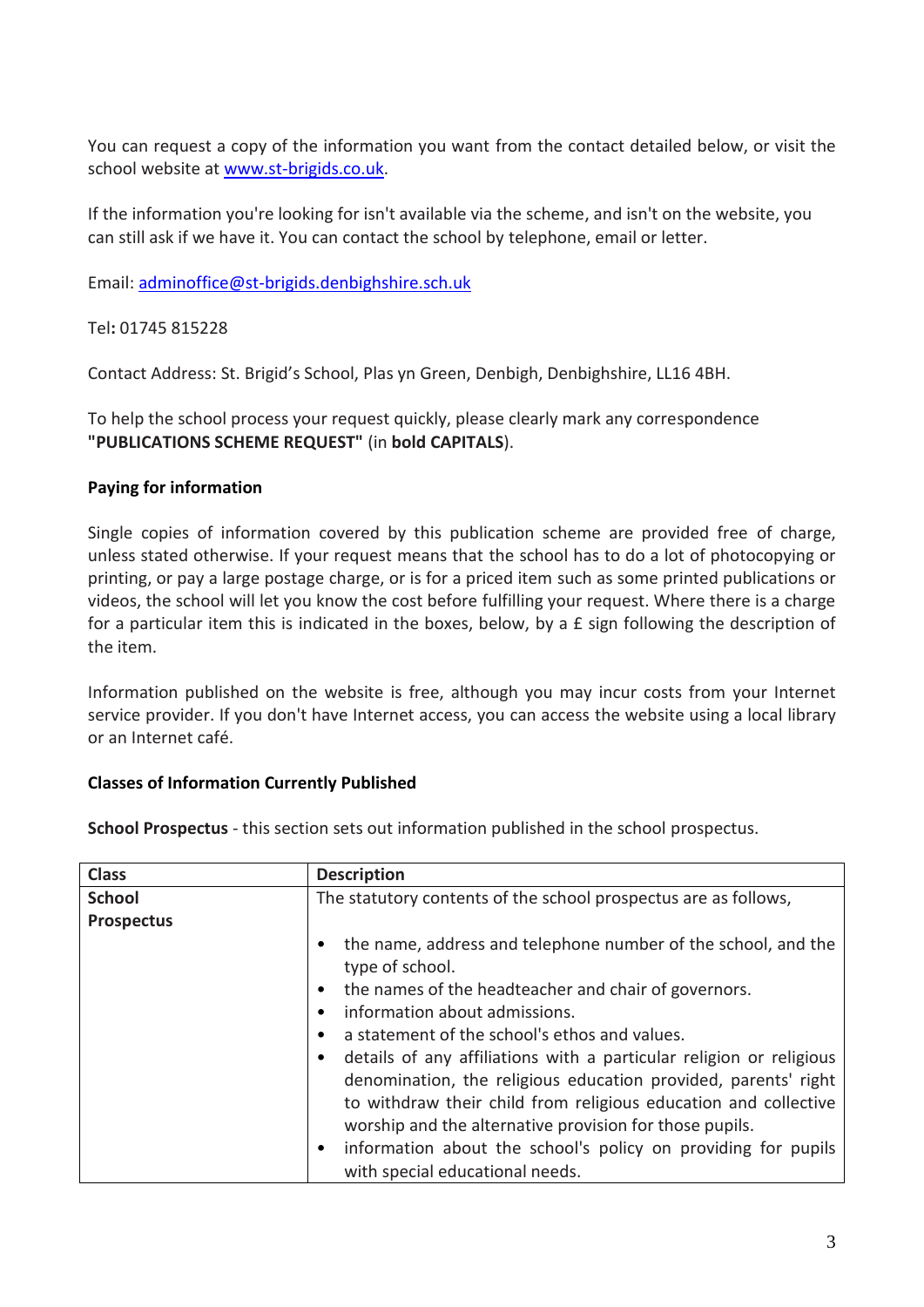| <b>Class</b>                                      | <b>Description</b>                                                                                                                                                                                                                                                                                                                                                                                                                                                                                                                                                                    |
|---------------------------------------------------|---------------------------------------------------------------------------------------------------------------------------------------------------------------------------------------------------------------------------------------------------------------------------------------------------------------------------------------------------------------------------------------------------------------------------------------------------------------------------------------------------------------------------------------------------------------------------------------|
| <b>School</b><br><b>Prospectus</b><br>(Continued) | number of pupils on roll and rates of pupils' authorised and<br>٠<br>unauthorised absences.<br>National Curriculum assessment results for appropriate Key<br>٠<br>Stages, with national summary figures.<br>$\bullet$<br>Use of the Welsh Language.<br>٠<br>GCSE/GNVQ results in the school, locally and nationally<br>$\bullet$<br>a summary of GCE A/AS level results in the school and<br>٠<br>nationally.<br>$\bullet$<br>the number of pupils studying for and percentage achieving<br>٠<br>other vocational qualifications.<br>the destinations of school leavers.<br>$\bullet$ |

**Governors' Annual Report and other information relating to the governing body -** this section sets out information published in the Governors' Annual Report and in other Governing Body documents.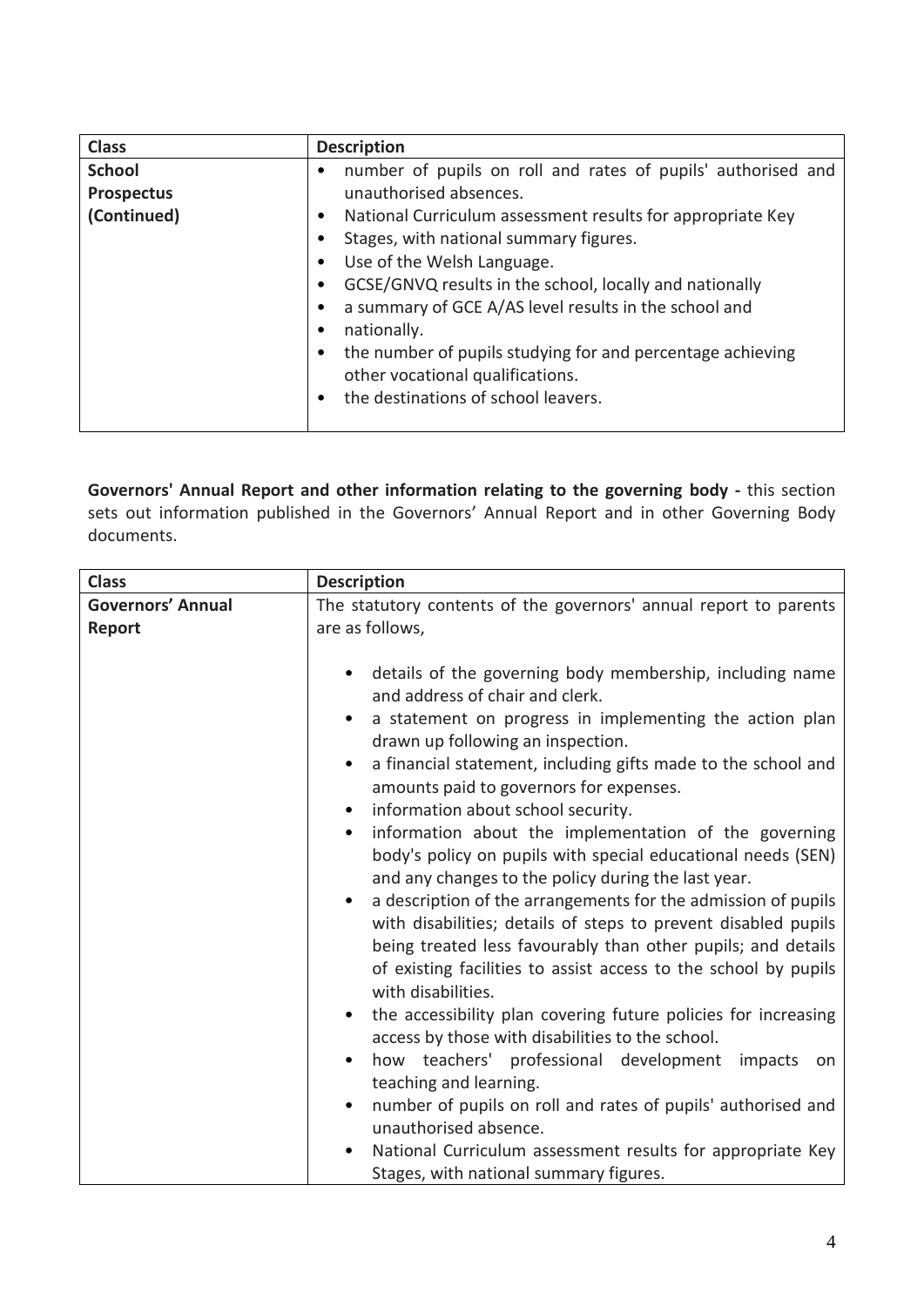| <b>Class</b>              | <b>Description</b>                                                               |
|---------------------------|----------------------------------------------------------------------------------|
| <b>Governors' Annual</b>  | the school's targets for Key Stage 2/Key Stage 3 assessments<br>$\bullet$        |
| <b>Report (Continued)</b> | the school's targets for public examinations at Key Stage 4.<br>$\bullet$        |
|                           | GCSE/GNVQ results in the school, locally and nationally<br>$\bullet$             |
|                           | [Secondary only].<br>$\bullet$                                                   |
|                           | GCE A/AS and vocational qualification results in the school<br>٠                 |
|                           | and nationally.<br>$\bullet$                                                     |
|                           | the number of pupils studying for and percentage achieving<br>$\bullet$          |
|                           | other vocational qualifications.                                                 |
|                           | the destinations of school leavers.<br>$\bullet$                                 |
| Instrument of             | The name of the school.<br>$\bullet$                                             |
| Government                | The category of the school.<br>٠                                                 |
|                           | The name of the governing body.<br>$\bullet$                                     |
|                           | The manner in which the governing body is constituted.<br>٠                      |
|                           | The name of any person entitled to appoint any category of<br>$\bullet$          |
|                           | governor.                                                                        |
|                           | Details of any trust.<br>٠                                                       |
|                           | If the school has a religious character, a description of the ethos<br>$\bullet$ |
|                           | of the school.                                                                   |
|                           | The date the instrument takes effect.<br>$\bullet$                               |
| <b>Minutes of meeting</b> | Minutes from governors board and committee meetings<br>٠                         |
| of the Governing          |                                                                                  |
| <b>Body and its</b>       | Please note: Some information might be confidential or                           |
| committees                | otherwise exempt from publication by law - the school cannot,                    |
|                           | therefore, publish this.                                                         |

**Pupils & Curriculum Policies** - this section gives access to information about policies that relate to pupils and the school curriculum.

| <b>Class</b>         | <b>Description</b>                                                  |
|----------------------|---------------------------------------------------------------------|
| Home – School        | Written statement of the school's aims and values, the school's     |
| Agreement            | responsibilities, the parental responsibilities and the school's    |
|                      | expectations of its pupils for example homework arrangements.       |
| <b>Curriculum</b>    | Statement on following the policy for national curriculum subjects, |
| <b>Policy</b>        | including any syllabus followed by pupils at the school.            |
| <b>Sex Education</b> | Written statement of policy with regard to sex education.           |
| <b>Policy</b>        |                                                                     |
| <b>Collective</b>    | Statement of arrangements for the required daily act of collective  |
| Worship              | worship.                                                            |
| <b>Pupil</b>         | Written statement of general principles on behaviour and discipline |
| <b>Discipline</b>    | including any anti bullying policy as appropriate.                  |
| <b>Careers</b>       | Statement of the programmes of careers education provided for Key   |
| <b>Education</b>     | Stage 4.                                                            |